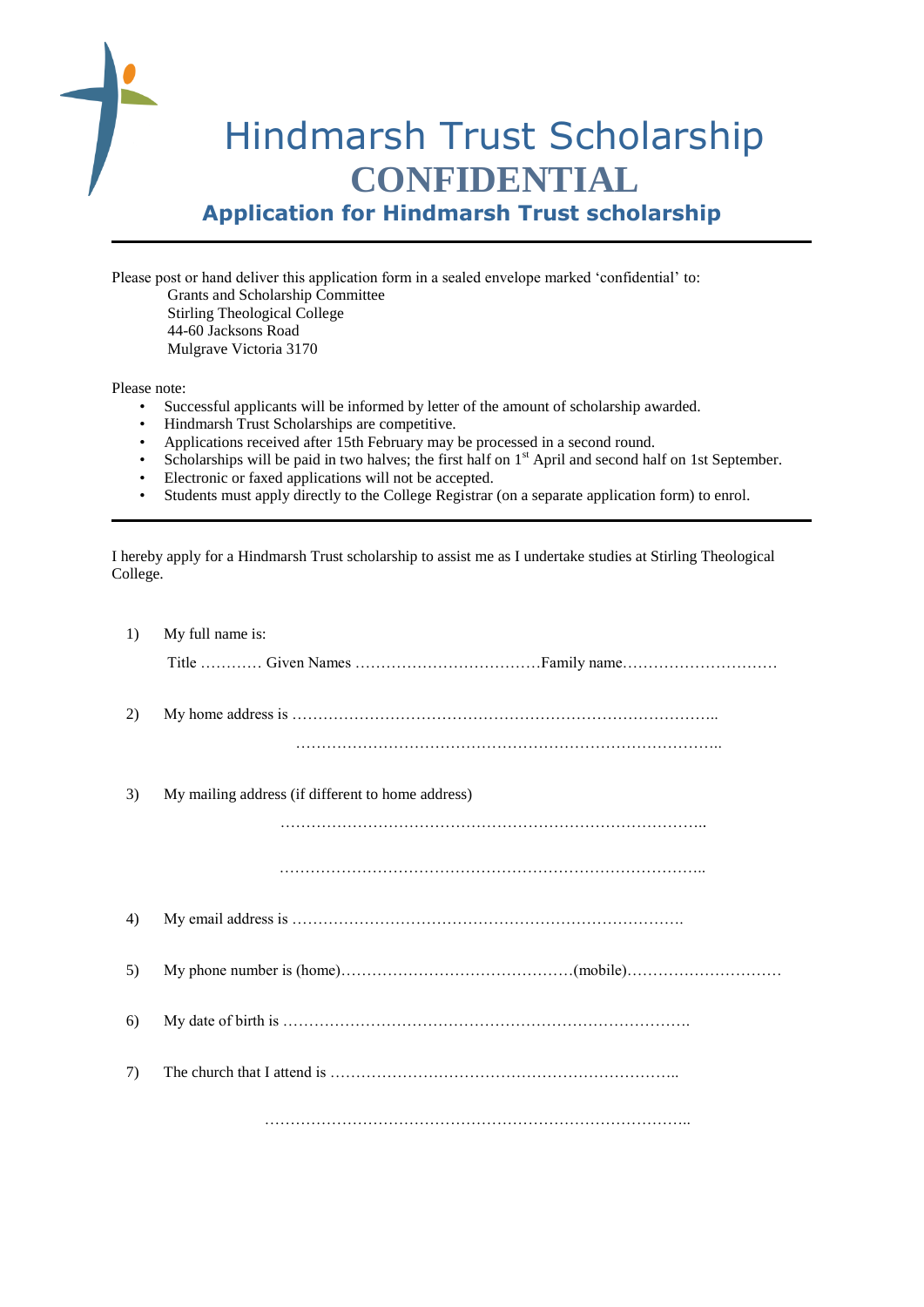| 8) |  |  |
|----|--|--|
|----|--|--|

- 9) Do you have a spouse / partner?  $\Box$  No  $\Box$  Yes Number of children? ………..
- 10) Please give details for two personal referees:

| <b>First referee</b> | <b>Second referee</b> |  |
|----------------------|-----------------------|--|
| Name:                | Name:                 |  |
| Position:            | Position:             |  |
| Address:             | Address:              |  |
| Telephone:           | Telephone:            |  |

11) Are you of Aboriginal or Torres Strait Islander descent?  $\square$  No  $\square$  Yes

| 12) Are you an Australian Citizen? $\square$ No |  |  | $\Box$ Yes |  |  |
|-------------------------------------------------|--|--|------------|--|--|
|-------------------------------------------------|--|--|------------|--|--|

if 'No' what is your country of citizenship and what type of Visa or status do have in Australia

……………………………………………………………………………………………………

- 13) What is your highest educational attainment? ………………………………………………………………………………… (please provide supporting documentation if not already submitted)
- 14) If you are planning to begin studying theology do you intend to enrol as a full-time student (minimum 3 subjects per semester)?

 $\Box$  No  $\Box$  Yes

15) Have you studied theology before at a tertiary level?

| $\square$ No | $\square$ Yes |  |
|--------------|---------------|--|
|              |               |  |

| if 'Yes' please give details: |  |
|-------------------------------|--|
|-------------------------------|--|

 …………………………………………………………………………………………………… ……………………………………………………………………………………………………

16) Are you prepared to attend an interview (in person or by telephone)?

 $\Box$  No  $\Box$  Yes

|--|--|

|--|--|--|